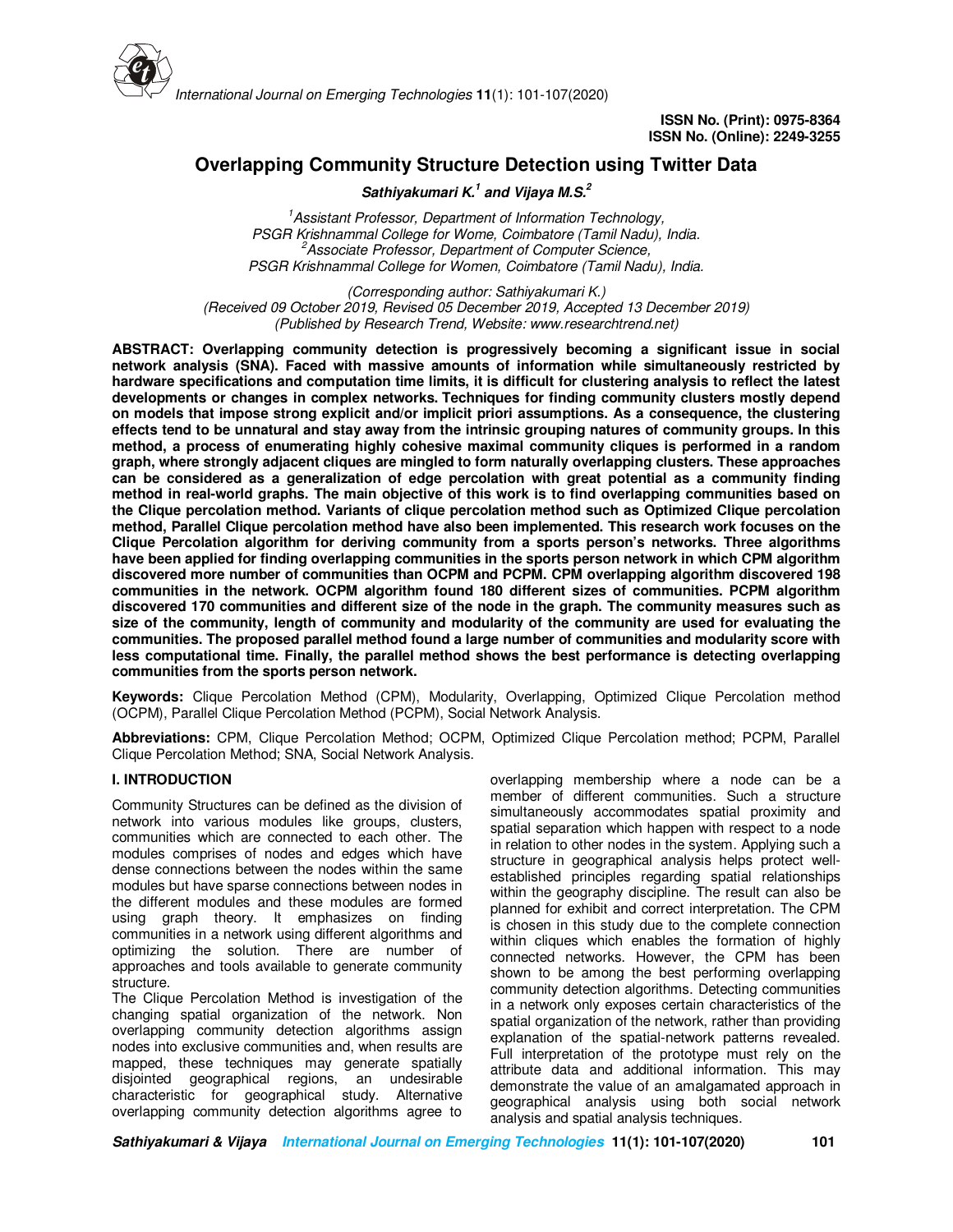The main objective of this research work is to find overlapping communities based on the Clique percolation method using direct network data. Variants of clique percolation method such as Optimized Clique percolation method, Parallel Clique percolation method have also been implemented. Overlapping community structures are retrieved which helps to identify inter and intra group interaction between the various nodes in the network.

## **II. RELATED WORK**

There are a few existing community detection algorithms that are based on finding cliques to detect highly-overlapping communities. Researchers interested in clustering and social network community detection have designed and investigated different algorithms of various complexities.

The original community detection algorithm based on modularity maximization was Newman's [1] greedy hill climbing agglomerative algorithm; this was followed by a more efficient version, known as the Fast Modularity algorithm [2]. These algorithms begin with a trivial partition, with very low modularity, in which each vertex was in a separate community. The algorithms then repeatedly join the pair of communities those results in the greatest increase in modularity, until the desired number of communities is gained.

The algorithms of [2, 1] gave poor results in some cases and some communities tend to become excessively large, as the hill-climbing algorithm has no information at the beginning about which communities to merge. Wakita and Tsurumi [3] addressed this problem by modifying the quality function to incorporate balanced community sizes as well as modularity.

An alternative method was to start from a partition in which communities contain more than just one vertex. PBD [4] formed initial communities using random walkers. In PKM [5], each initial community was one of the highest-degree vertices and its neighbors. Com Tector [6] first found all maximal cliques, and then converted these to an initial partition by identifying community kernels and then assigned each vertex to the most appropriate kernel.

The clique percolation technique found communities in a fully connected network by finding adjacent cliques in the graph [7]. The k means clustering algorithm [8] partitioned a population in k clusters. Every node in a graph is assigned to cluster with the closest mean. An iterative scan technique was employed [9]. In such an approach, nodes were iteratively added or removed in order to improve a density function. The algorithm was implemented using shared-nothing architectural approach. The approach spreads data on all the computers in a distributed setup and used master–slave architecture for clustering. In such an approach, the master may easily become a bottleneck as the number of processors and the data size increases.

Parallelism has been proposed as a means to alleviate computational costs [10, 11]. Heuristically evaluated the propinquity, i.e. the probability that a pair of nodes is involved in a coherent community [10]. The original network was updated by adding (removing) edges if the propinquity is higher (lower) than a given threshold.

A parallel method was used to update propinquity incrementally, in order to reflect network changes. The system was able to extract meaningful communities from the huge Wikipedia linkage network. Rather than introducing a new definition of community. Sadi *et al.*, [11] proposed a method to reduce the size of the networks. In parallel, they used a heuristic to locate quasi-cliques and assigned them as nodes in a reduced graph to be used with standard community detection methods. These reduced graphs had a size which is approximately one half of the original size. Alternatively than exploiting parallelism, computational costs can be mitigated by designing efficient heuristics and greedy local function optimizations.

From the above literature study it is observed that the clique percolation algorithm can be applied effectively to find communities in a social network. In our previous work, the algorithm found large number of sub communities in the network, whereas it is unable to discover overlapping communities in the network. These overlapping communities are needed to identify the interaction between the various nodes in the network. This work focuses on clique percolation approach for deriving overlapping community from a sports person's network and uses graph measures for evaluating the communities. The graph measures are used size of the community and modularity score of the network.

## **III. METHODOLOGY**

The proposed framework includes three components: (i) input logic (ii) process logic (iii) output logic. The input logic deals with data extraction from twitter data and conversion to network structure. The process logic uses Clique percolation method (CPM) and its variants such as Optimized Clique Percolation Method (OCPM), Parallel Clique Percolation Method (PCPM) to find overlapping communities. The output logic generates sub communities of the input network and its measures. The architecture of the proposed system is shown in Fig. 1.

Clique Percolation is an effective algorithm for detecting overlapping communities in large graphs. Before the creation of the Clique Percolation clustering algorithm, most techniques used to find communities in large networks required the division of networks into smaller connected clusters by the removal of key edges which connect dense sub-graphs.

Groups are totally linked sub-graphs of k vertices. Kgroup adjacency means two k-groups are nearest if they allocate k1 vertices. A k-clique chain is a sub-graph which is the union of a series of adjacent k-cliques. Two k-cliques are k-clique-connected if they are parts of a kclique series. A k-clique percolation cluster or component is a maximal k-clique-connected sub-graph, meaning it is the merger of all k-cliques that are kclique-connected to an exacting k-clique.

The algorithm finds k-cliques, which correspond to fully attached sub-graphs of k nodes. It distinguishes a community as the maximal combination of k-groups that can be achieved from each other during a series of adjacent k-groups. First, all of the existent maximal kclique percolation clusters for the given k are discovered.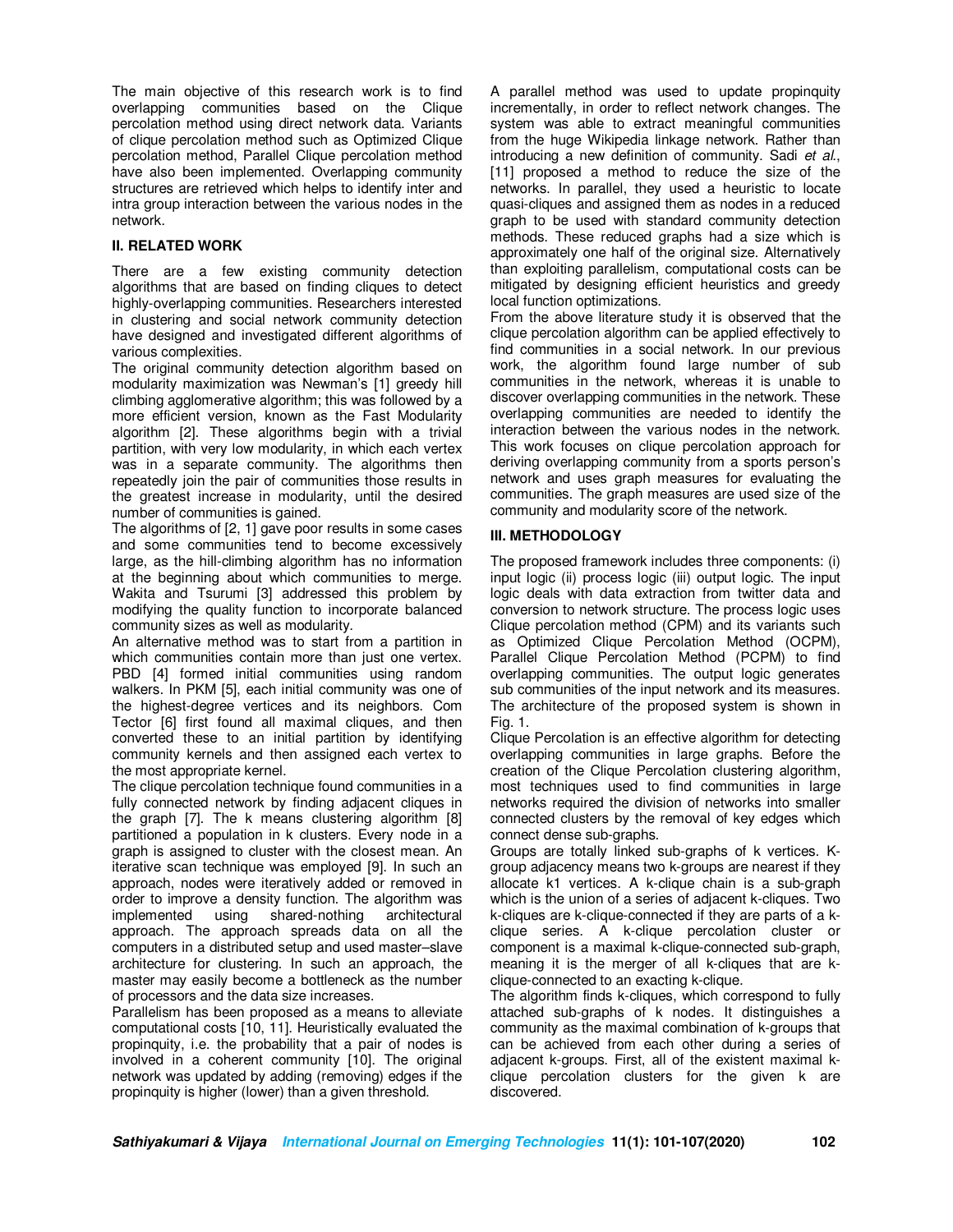

**Fig. 1.** Clique percolation method overlapping community detection framework.

The k-clique percolation group is a maximal k-clique linked sub-graph. This is unstated as the blending of all k-cliques that are k-clique-connected to an exacting kclique. The percolation shift obtains place when the chance of two vertices being fixed by an edge conquers the threshold pc  $(k) = [(k - 1)N] - 1/(k-1)$ . It is proven in [12] that the success in overlapping community detection with clique percolation on randomized networks translates to success on real networks. This is because only small clusters are expected for any k at which the network is below the transition point, but large clusters also appear, which corresponds to locally dense structures.

**Algorithm:** Clique Percolation Algorithm (CPA) to find overlapping community is given below

– The network, G and the group size, k are the input.

– K-clique is a group with k nodes where a group is a complete sub graph.

– Several K-cliques communities are formed from inclusive network.

– From the network K-cliques community forms a combination of all k-groups.

– A merger of k-group is formed which can be accomplished from each other through a series of closest k-groups.

– If and only if two k-cliques are sharing k-1 nodes only than it is said to be adjacent k-cliques.

**Input:** The network, G and the group size, k.

**Output:** Community structure, C.

The most arithmetically exclusive segment in the method is the clique-graph making procedure. It performs an extensive seek on the space of groups, looking for couples that distribute k-1 nodes. In the basic execution there are two nested for loops comparing cliques and then executing n\*n reiterations.

**Variants of clique percolation method:** OCPM and PCPM are two variants of CPM. OCPM optimized approaches distinguish couples of groups in the exploration space. The method executes an exhaustive search of couples that distribute k-1 nodes. The two nested *for loops* over the same list of groups communicate to symmetric matrix-based seek space that can be diminished in investigating either the upper

or lower part. This execution, therefore decreases the number of reiterations to n\*(n-1)/2.

PCPM parallelizes the search of couples of groups utilizing the number of cores that CPU have at their discarding. It also requires defining the number of clusters to parallel the execution. The algorithm can be parallelized and show performance results on a sharedmemory platform. The i<sup>th</sup> iteration of the for loop in the algorithm computes the size of the largest clique that contains the vertex v<sub>i</sub>. During such a concurrent computation, different processes discover maximum groups of different sizes and for the pruning steps to be most effective, the current globally largest maximum group size needs to be communicated to all processes as soon as it is discovered.

**Modularity:** The modularity Q is proposed via Newman and Girvan [13] as a degree of the nice of a selected division of a network, and is defined as follows:

 $Q = (range of edges inside communities) - (predicted)$ wide variety of such edges)

The modularity Q computes the fraction of the edges within the community that join vertices of the same type, i.e., intra-community edges, less the expected value of the similar number in a community with the equivalent network structure however with random connections among the vertices If the variety of inside community edges is not any higher than random,  $Q =$  zero. A price of Q this is near 1, which is the maximum, indicates strong community shape. Q usually falls inside the range from 0.3 to 0.7 and extreme values are rare.

## **IV. EXPERIMENT AND RESULTS**

The real-time network data is collected using the twitter application programming interface 1.1 for this investigates work. Twitter is a fast expanding, free and a very quick social network that has emerged as a major source of information. Twitter is a free micro-blogging social networking service website that launched in March 2006 and has amassed more than 336 million users as in March 2018 and is expanding extremely fast. It is a popular social networking site used globally and is ranked as the most popular micro-blogging website.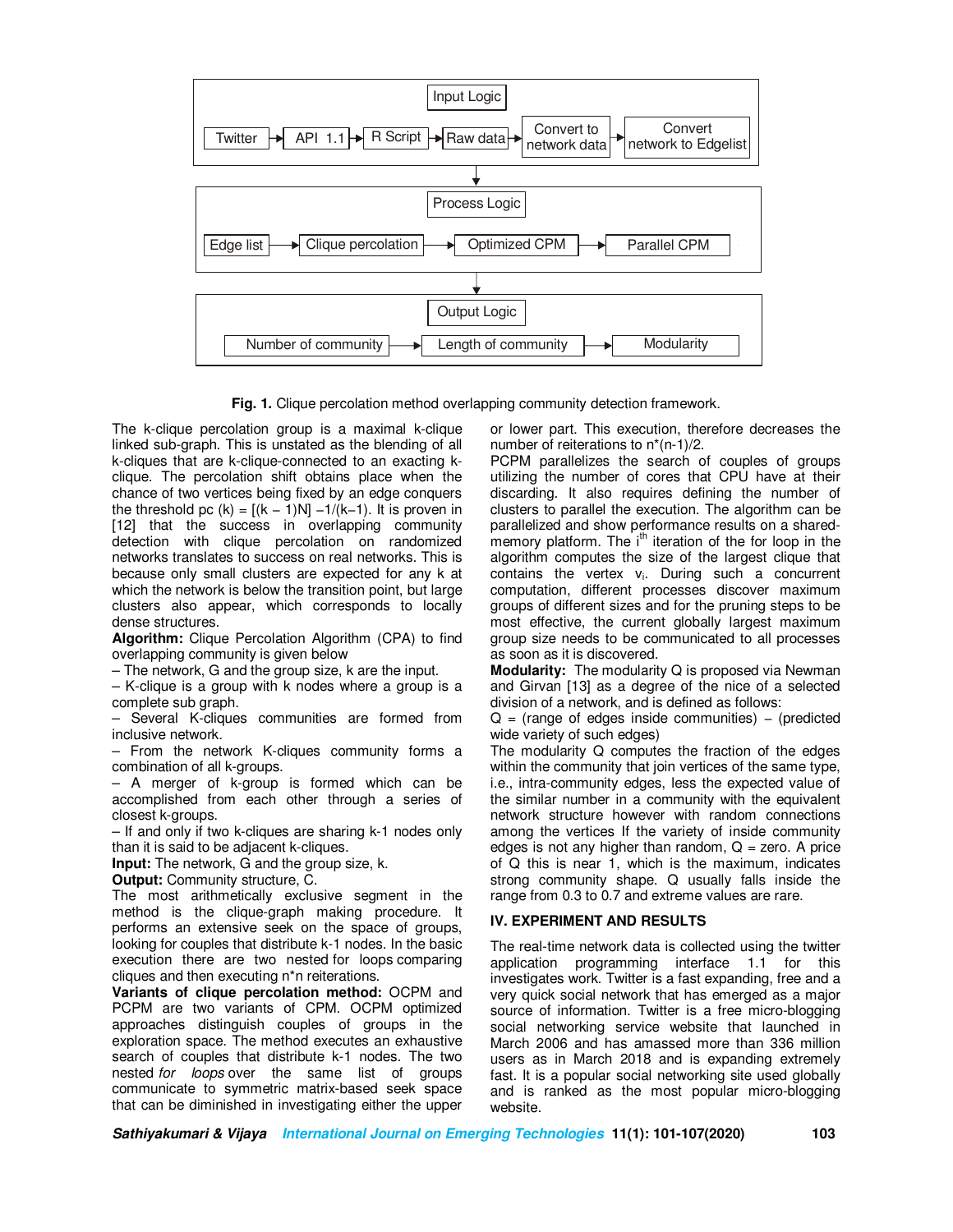Nine thousands records of friends and followers list of the famous cricket player have been crawled from his twitter account. The data is collected at run time from twitter network using R 3.5.1, arithmetical tool. Fig. 2 shows the cricket player's initial community network and Fig. 3 depicts the relationship types of community network such as friends and followers of the initial network. This set of relationships has 6831 vertices and 7095 edges.



**Fig. 2.** Cricket player's initial network.



**Fig. 3.** Friends and followers network

#### *A. Results of Clique Percolation*

CPM overlapping algorithm discovered 198 communities in the network out of which eighty nine communities have 134 members in the community network. 89 communities are having the large number of nodes accounting to 110 to 200 sizes of the nodes in the community. Seventy seven communities are having the medium number of nodes that is 80 to 100 in the community. Thirty two communities are having the small number of nodes and community sizes ranging from 40 to 70 in the network. CPM algorithm found 198 dense communities in the network, which depicts this network has large number of nodes and shares the link for each node. Fig. 4 shows the cricket player's CPM overlapping community network.

Almost 50 % (89) communities found by CPM have large number of nodes in the cricket players about network. Each community has dense network and shares more information between each node. Seventy seven communities have the medium number of nodes in the network. Incoming and out coming nodes are interactive between each community. Seventy communities have smaller number nodes in the network which depicts that it is less interactive between nodes in the network. Fig. 5 shows clique percolation overlapping communities.



**Fig. 4.** CPM Community Size and network.

| R RGui (64-bit) - [R Console]                                                                                                                                                                                                               |         |
|---------------------------------------------------------------------------------------------------------------------------------------------------------------------------------------------------------------------------------------------|---------|
| R Fie Edit View Misc Packages Windows Help<br><b>BIGHEDOO</b>                                                                                                                                                                               | $-01$   |
| $[1]$ 22 31 737                                                                                                                                                                                                                             |         |
| [113]<br>$[1]$ 21 78 707                                                                                                                                                                                                                    |         |
| [114]<br>[1] 20 42 695 694 692 690 689 687 686 685 683 682 680 679 677 676 674 673 672 671 371 137                                                                                                                                          |         |
| 111511<br>[1] 19 100 667 666 664 660 659 658 655 654 652 646                                                                                                                                                                                |         |
| [ (16] )<br>[1] 17 18 607 606 605 604 597 321 210                                                                                                                                                                                           |         |
| 111711<br>[1] 14 96 526 525 524 518 514 501 499                                                                                                                                                                                             |         |
| 101811<br>[1] 13 27 493 492 490 486 485 250                                                                                                                                                                                                 |         |
| [119]<br>[1] 11 55 435 439 430 426 425 422 419 418 417 416 415 414 412 411 410 409 409 409 405 377                                                                                                                                          |         |
| 112011<br>[1] 4 68 295 293 286 279 273 272                                                                                                                                                                                                  |         |
| $[$ [21]]<br>[1] 5 54 262 259 256 252 244 242 239 234 144                                                                                                                                                                                   |         |
| [ [22] ]<br>3 37 196 197 190 188 183 179 176 175 172<br>(1)                                                                                                                                                                                 |         |
| [ [23] ]<br>2 88 168 166 164 160 159 157 155 154 148 145 143<br>(11)                                                                                                                                                                        |         |
| [ [24] ]<br>1 9 135 134 131 130 129 127 126 120 119 118 113 112 111 107 106<br>(11)                                                                                                                                                         |         |
| Ω<br>o<br>化油脂膏                                                                                                                                                                                                                              | 8:39 PM |
| [[1]] 91 100 2295 2294 2287 2286 335 ] 66 92 1817 1814 1803 73 104 1960 1959<br>1956 1955 1954 1953 1951 1950 1949 1947 1946 1945 1944 1658 1356 1308 887 796<br>717 66 92 1817 1814 1803 1191 1190 1188 1187 1186 1185 1184 1180 1176 1111 |         |
| [[2]] 74 103 1969 1966 1965 1377 726 725 724 722 189 66 92 1817 1814 1803<br>1191 1190 1188 1187 1186 1185 1184 1180 176 1111                                                                                                               |         |
| [[3]] 73 104 1960 1959 1956 1955 1954 1953 1951 1950 1949 1947 1946 1945 1944<br>1658 1356 1308 887 796 717 1698 1191 1190 1188 1187 1186 1185 1184 1180 1176<br>1111                                                                       |         |
| [[4]] 67 101 1834 ] 66 92 1817 1814 1803 1698 1191 1190 1188 1187 1186 1185<br>1184 1180 1176 1111                                                                                                                                          |         |
| [[5]] 66 92 1817 1814 1803 1191 1190 1188 1187 1186 1185 1184 1180 1176 1111                                                                                                                                                                |         |
| [[6]] 61 83 1698 1191 1190 1188 1187 1186 1185 1184 1180 1176 1111                                                                                                                                                                          |         |
| [[7]] 49 79 1413 ] 66 92 1817 1814 1803 66 92 1817 1814 1803 1191 1190 1188<br>1187 1186 1185 1184 1180 1176 1111                                                                                                                           |         |
|                                                                                                                                                                                                                                             |         |

**Fig. 5.** Clique percolation different size of community.

#### *B. Results of Optimized Clique Percolation*

OCPM overlapping algorithm found 180 communities in the network. Seventy six communities are having the large number of nodes accounting to 120 to 220 sizes of the nodes in the community of the network. Sixty three communities are having the medium number of nodes ranging from 110 to 190 in the community of the network. Forty one communities are having the small number of nodes and community sizes are 70 to 100 in the network. CPM algorithm found 180 dense communities in the network. So this network has large numbers of nodes sharing the link for each node. Fig. 6 shows the cricket player's OCPM overlapping community network.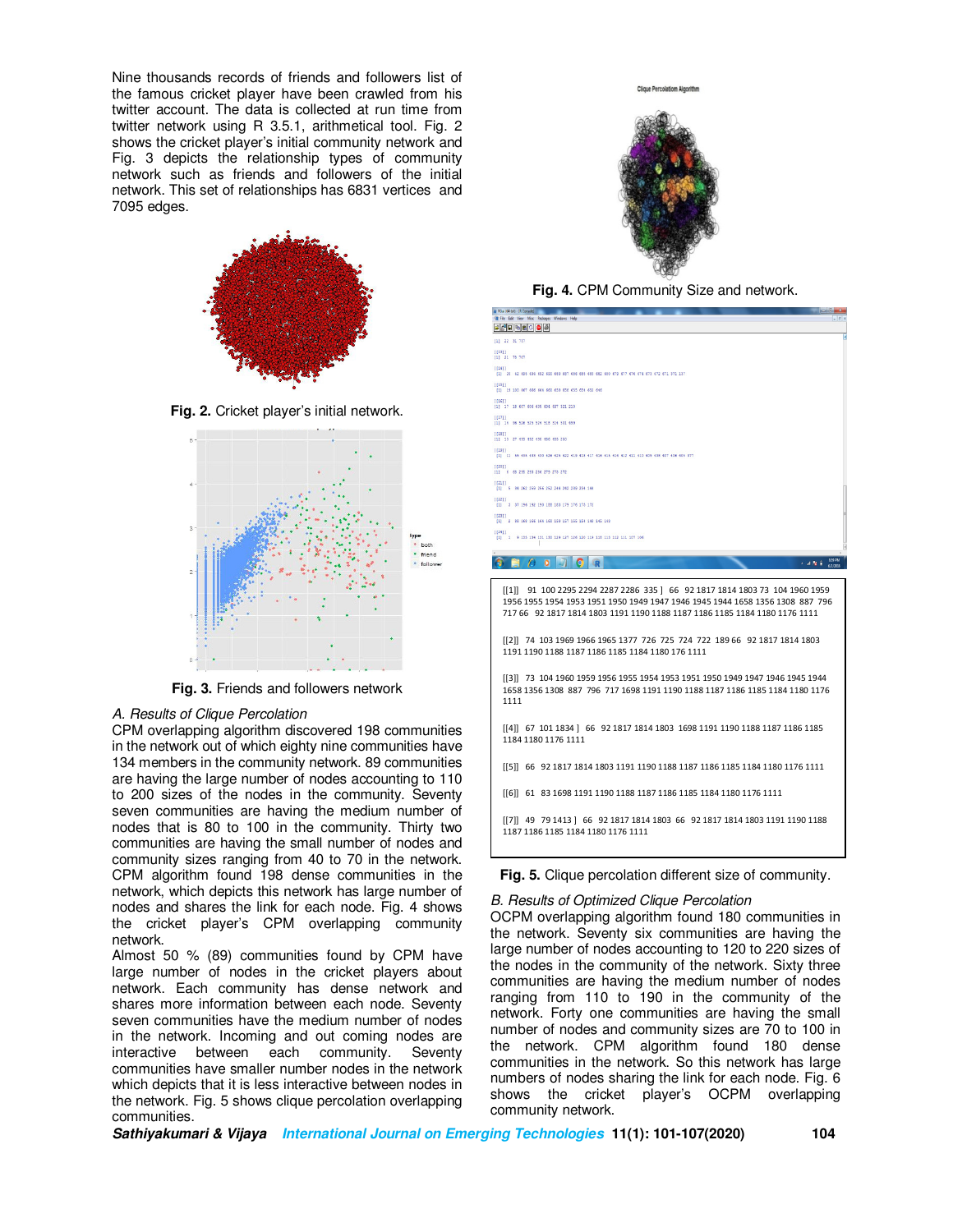

**Fig. 6.** OCPM community size and network.

OCPM algorithm found 180 different sizes of communities. Seventy six communities have large number of nodes in the cricket player network. These communities are dense and share more information between each node. Sixty three communities have medium number of node in the network. Incoming and out coming nodes are interactive between each community. Forty one communities are having smaller number nodes in the network. It is concluded that this community has less interaction between nodes on the network. Fig. 7 shows clique percolation overlapping communities.

| RGui (54-bit) - (R Console)                                                                            | <b>COMPANY</b>                |
|--------------------------------------------------------------------------------------------------------|-------------------------------|
| IR File Edit View Misc Packages Windows Help                                                           | $-0x$                         |
| <b>BARREDO</b>                                                                                         |                               |
|                                                                                                        |                               |
| >768<br>(1111)                                                                                         |                               |
| [1] 90 99 2270 2269 2262 2261 334                                                                      |                               |
| (12)1<br><b><i>Charles Company</i></b>                                                                 |                               |
| [1] 73 102 1937 1934 1933 1976 725 724 723 721 188                                                     |                               |
| [1311]                                                                                                 |                               |
| [1] 72 103 1928 1927 1924 1923 1922 1921 1919 1918 1917 1915 1914 1913 1912 1657 1355 1307 886 795 716 |                               |
| 00411                                                                                                  |                               |
| (11 66 100 1801                                                                                        |                               |
| [1511]                                                                                                 |                               |
| (11 61 52 1697                                                                                         |                               |
| $(16)$ ]                                                                                               |                               |
| $[1]$ $[49$ 78 1412                                                                                    |                               |
| (1711                                                                                                  |                               |
| 111 39 50 1201 1200 1197 1193 1190 1189 1187 1186 1185 1184 1185 1179 1175 1110                        |                               |
| 11811                                                                                                  |                               |
| $[1]$ 35 38 1097                                                                                       |                               |
| [19]                                                                                                   |                               |
| [1] 30 92 969 965 962 960 959 958 956 955 954 952 950 949 946 943 942                                  |                               |
| 111011                                                                                                 |                               |
| [1] 24 36 797 793 792 791 778 777 776 775 774 773                                                      |                               |
| [1111]<br>[1] 22 31 736                                                                                |                               |
|                                                                                                        |                               |
| (112)<br>$[1]$ 21 77 706                                                                               |                               |
|                                                                                                        |                               |
| ((\$3))                                                                                                | п                             |
|                                                                                                        |                               |
| 圈<br>$\circ$                                                                                           | 9:54 PM<br>$-480$<br>6/2/2018 |
|                                                                                                        |                               |

**Fig. 7.** OCPM different size of community.

## *C. Results of Parallel Clique Percolation*

PCPM overlapping algorithm discovered 170 communities in the network of which 74 communities have huge quantity of nodes that is 150 to 230 nodes in the neighborhood of the network. Fifty three communities are having the medium number of nodes accounting to 80 to 100 in the community of the network. 43 communities are having the small number of nodes and community sizes ranging from 40 to 80 in the network. CPM algorithm found 196 dense communities in the network. So this network has large numbers of nodes sharing the link for each node. Fig. 8 shows the cricket player's PCPM overlapping community network.

Seventy four communities found by PCPM have large number of nodes in the cricket player's network that are dense and share more information between each node.

Fifty three communities have medium number of nodes in the network that are interactive between each community. Forty three communities are having smaller number nodes in the network. Fig. 9 shows Parallel Optimized clique percolation overlapping communities.



**Fig. 8.** PCPM community size and network.

| the company company is a company of the company<br>IR File Edit View Micc Packages Windows Help<br><b>BADDDDD</b> | $ x$ x                        |
|-------------------------------------------------------------------------------------------------------------------|-------------------------------|
| >100                                                                                                              |                               |
| [111]<br>(11 90 99 2270 2269 2262 2261 334                                                                        |                               |
| (1211)<br>(1) 73 102 1937 1934 1933 1376 725 724 723 721 188                                                      |                               |
| (13)<br>(1) 72 103 1928 1927 1924 1923 1922 1921 1919 1918 1917 1915 1914 1913 1912 1657 1355 1307 886 795 716    |                               |
| [141]<br>[1] 66 100 1801                                                                                          |                               |
| [15]<br>$[1]$ 61 62 1697                                                                                          |                               |
| [16]<br>(11 49 78 1412                                                                                            |                               |
| (171)<br>(1) 39 50 1201 1200 1197 1193 1190 1109 1107 1106 1105 1104 1103 1179 1175 1110                          |                               |
| [1811]<br>(11 35 38 1097                                                                                          |                               |
| [19]<br>[1] 30 92 969 965 962 960 959 958 956 955 954 952 950 949 946 943 942                                     |                               |
| ((10))<br>111 24 36 797 793 792 791 778 777 776 775 774 773                                                       |                               |
| (1111)<br>(11 22 31 736                                                                                           |                               |
| (112)<br>[1] 21 77 706                                                                                            |                               |
| (0.311)                                                                                                           |                               |
| 阊<br>٥<br>o<br><b>R</b>                                                                                           | 954 PM<br>$+48.0$<br>6/2/2018 |

**Fig. 9.** PCPM different size of community.

*D. Comparison of three Clique Percolation Methods*  CPM algorithm discovered 198 communities and different size of the node in the graph. OCPM found 180 communities and number of nodes are the dense overlapping community in the network. PCPM exposed 170 communities in the network. It shows better performance than other methods because every overlapping community has large number of nodes in the network. Fig. 10 shows three different sizes of overlapping community detection in the cricket player's network.



**Fig.10.** Different size of Community detection.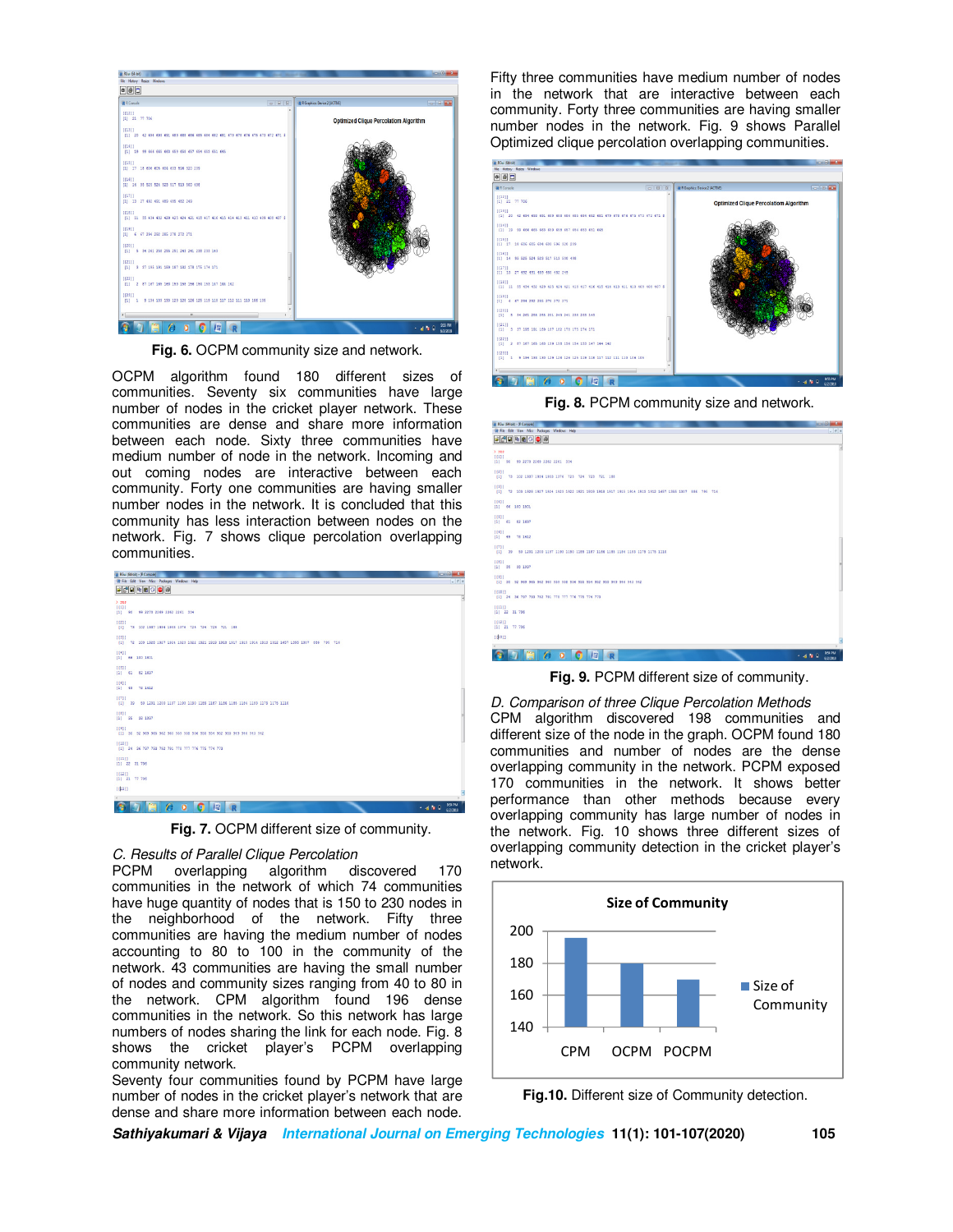

**Fig. 11**. System elapsed Time.

**Table 1: System elapsed time value.** 

| <b>Algorithm</b> | User<br>(seconds) | <b>System</b><br>(seconds) | <b>Elapsed</b><br>(seconds) |
|------------------|-------------------|----------------------------|-----------------------------|
| <b>CPM</b>       | 83.76             | 0.15                       | 84.05                       |
| <b>OCPM</b>      | 37.89             | 0.26                       | 38.11                       |
| <b>PCPM</b>      | በ 29              | 0.05                       | 0.83                        |

Table 1 shows user, system and elapsed time for clique percolation method. In this process, CPM user, system and elapsed time took 83.76, 0.15 and 84.05 respectively. OCPM algorithm's user, system and elapsed time taken 37.89, 0.26 and 38.11. Parallel CPM is superior performance of other two Techniques. It takes less computation time for user, system and elapsed time in the network. Fig. 11 shows time duration for three different type of Clique Percolation implementation system.



**Fig. 12.** Modularity Score.

The methods are CPM, OCPM, POCPM, achieved modularity score values of 0.7725246, 0.7865626 and 0.8467654 respectively. POCPM scores better than the other two methods. It has large modularity score than two algorithms. Hence it is more interactive between nodes in the network. Fig. 12 shows modularity score for three different clique percolation methods.

In summary, CPM algorithm discovered more number of communities when compared to OCPM and PCPM. The modularity score of communities detected by PCPM is larger than, that discovered by OCPM and PCPM. The computational time of PCPM algorithm is comparably less than other algorithms CPM and OCPM.

## **V. DISCUSSION**

Three algorithms have been applied for finding overlapping communities in the sports person network in which CPM algorithm discovered more number of

communities than OCPM and PCPM. CPM overlapping algorithm discovered 198 communities in the network. OCPM algorithm found 180 different sizes of communities. PCPM algorithm discovered 170 communities and different size of the node in the graph. PCPM yielded better performance compared to other two algorithms as it has used a clique percolation algorithm for detecting clique communities in a network by inserting its edges and keeping track of the emerging community structure. This algorithm applied on twitter networks, has shown that the computational time required to process a network scales linearly with the number of k-cliques in the network. The modularity score of communities detected by PCPM is larger than, that discovered by OCPM and PCPM. The computational time of PCPM algorithm is comparably less than other algorithms CPM and OCPM.

#### **VI. CONCLUSION**

In this research work, three algorithms have been applied to finding overlapping communities in the sports person network. CPM overlapping technique found 198 groups in the network. OCPM algorithm found 180 different sizes of communities. PCPM algorithm discovered 170 communities and different size of the node in the graph. Finally, PCPM yields better performance compared to the other two algorithms. It has used a clique percolation algorithm for detecting clique communities in a network by inserting its edges and keeping track of the emerging community structure. This algorithm has specifically been designed for dense networks, where verities and edge based on the links or the cliques formed by them are necessary for obtaining meaningful information on the structure. By applying the algorithm on twitter networks, it is shown that the computational time required to process a network scales linearly with the number of k-cliques in the network.

## **VII. FUTURE SCOPE**

In this work the clique percolation algorithm was utilized based on direct network. This research work can be implemented with different types of overlapping algorithms and also with indirect network.

#### **REFERENCES**

[1]. Baumes, J., Goldberg, M., & Magdon-Ismail, M. (2005). Efficient identification of overlapping communities. In *International Conference on Intelligence and Security Informatics* (pp. 27-36). Springer, Berlin, Heidelberg.

[2]. Clauset, A., Newman, M. E., & Moore, C. (2004). Finding community structure in very large networks. *Physical review E*, *70*(6), 1-6.

[3]. Du, H., Feldman, M. W., Li, S., & Jin, X. (2007). An algorithm for detecting community structure of social on prior knowledge and modularity. *Complexity*, *12*(3), 53-60.

[4]. Du, N., Wu, B., Pei, X., Wang, B., & Xu, L. (2007). Community detection in large-scale social networks. In *Proceedings of the 9th WebKDD and 1st SNA-KDD 2007 workshop on Web mining and social network analysis* (pp. 16-25). ACM.

[5]. Newman, M. E. J. (2004). Fast algorithm for detecting community structure in networks. *Phys. Rev. E 69*, 066133-1-5.